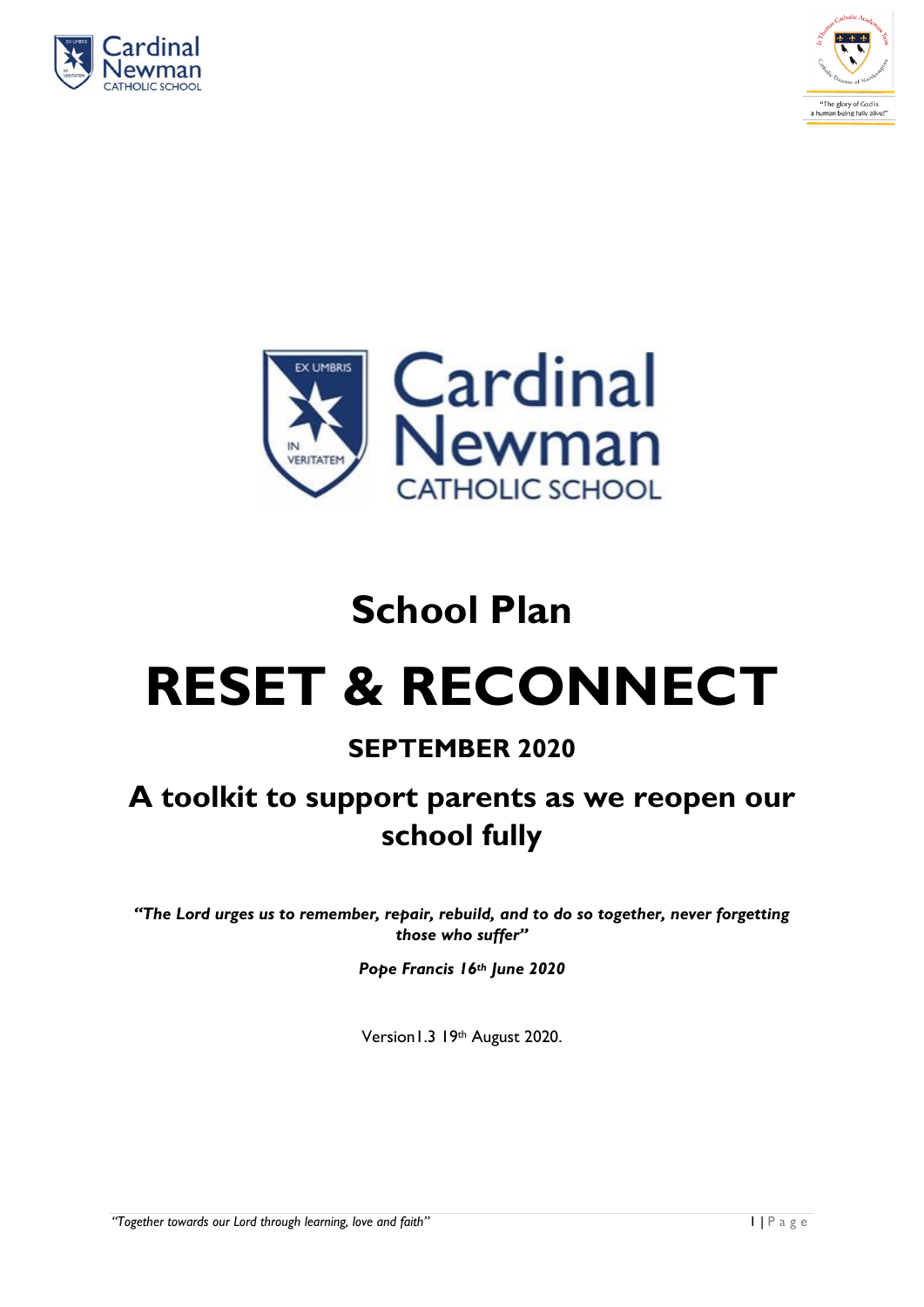



| Contents |  |
|----------|--|
|          |  |
|          |  |
|          |  |
|          |  |
|          |  |
|          |  |
|          |  |
|          |  |
|          |  |
|          |  |
|          |  |
|          |  |
|          |  |
|          |  |
|          |  |
|          |  |
|          |  |
|          |  |
|          |  |
|          |  |
|          |  |
|          |  |
|          |  |
|          |  |
|          |  |
|          |  |
|          |  |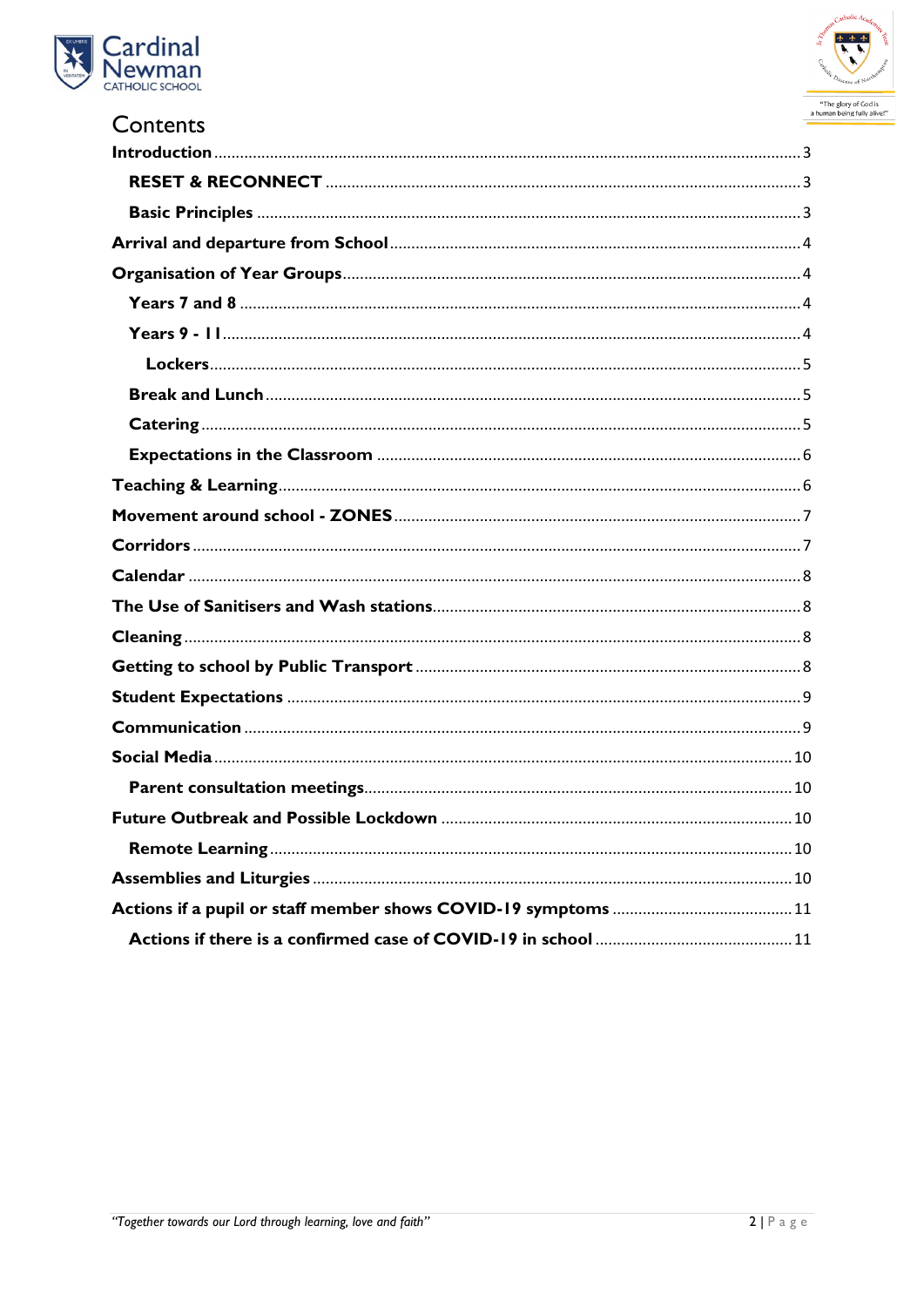

## <span id="page-2-0"></span>**Introduction**



#### *'The job of everyone working in schools is to remain calm and measured, knowing that however things look in September, we are the people with the best knowledge and experience of how to teach, support and catch up (where needed) our pupils/students.'*

*A Bull July 2020.*

Since the 13<sup>th</sup> March 2020 the school has looked very different! We are delighted that following the government guidance [\(https://www.gov.uk/government/publications/actions-for-schools-during-the](https://www.gov.uk/government/publications/actions-for-schools-during-the-coronavirus-outbreak/guidance-for-full-opening-schools)[coronavirus-outbreak/guidance-for-full-opening-schools](https://www.gov.uk/government/publications/actions-for-schools-during-the-coronavirus-outbreak/guidance-for-full-opening-schools) ) which was published on the 2<sup>nd</sup> July and will be updated regularly, we are now in a position to share our plans for September 2020 with you.

One of the main recommendations is for schools to keep students in "bubbles" to reduce the number of contacts they have which can be either class or year based. The guidance currently advises that students in these bubbles should, as far as possible, be kept apart by staggering the start and finish times of the day as well as students having separate break and lunchtimes. This creates many challenges for secondary schools but set out below are the strategies we will be using to limit students mixing. We will also need to make sure that staff stay in "bubbles" as much as possible.

We have considered a vast number of scenarios and below are how we will manage the guidance for September.

### <span id="page-2-1"></span>**RESET & RECONNECT**

This coming September gives us a once in a generation opportunity to *RESET* ourselves as a community, restart as we mean to continue and *RECONNECT* with each other in news ways. We can reset all our expectations of each other and expect the very best in all that we do. This is how we relate to each other and in developing our character but also in the way we conduct ourselves in the corridors, putting our litter in bins or even friendships that can be reset and restarted. We have a unique opportunity to start again this September.

In order to achieve the above safely we are currently undertaking a full Risk Assessment in order to ensure that we can do all that we can to create as safe an environment as possible for staff and pupils.

This document outlines the agreed principles that we will be using. There will of course be adaptations that need to be happen, as and when these are needed all key members of our school community will be informed (staff, parents, pupils, governors and directors).

#### <span id="page-2-2"></span>**Basic Principles**

- to create as safe an environment as possible for staff and pupils
- Maintain the breadth and depth of the curriculum
- Enable pupils to study well and receive the specialist teaching that they are entitled to
- Enable pupils to make rapid progress in each of their subjects
- Provide environments to *reconnect* with friends and develop new friendships
- As a school *reset* our expectations of each other and the pupils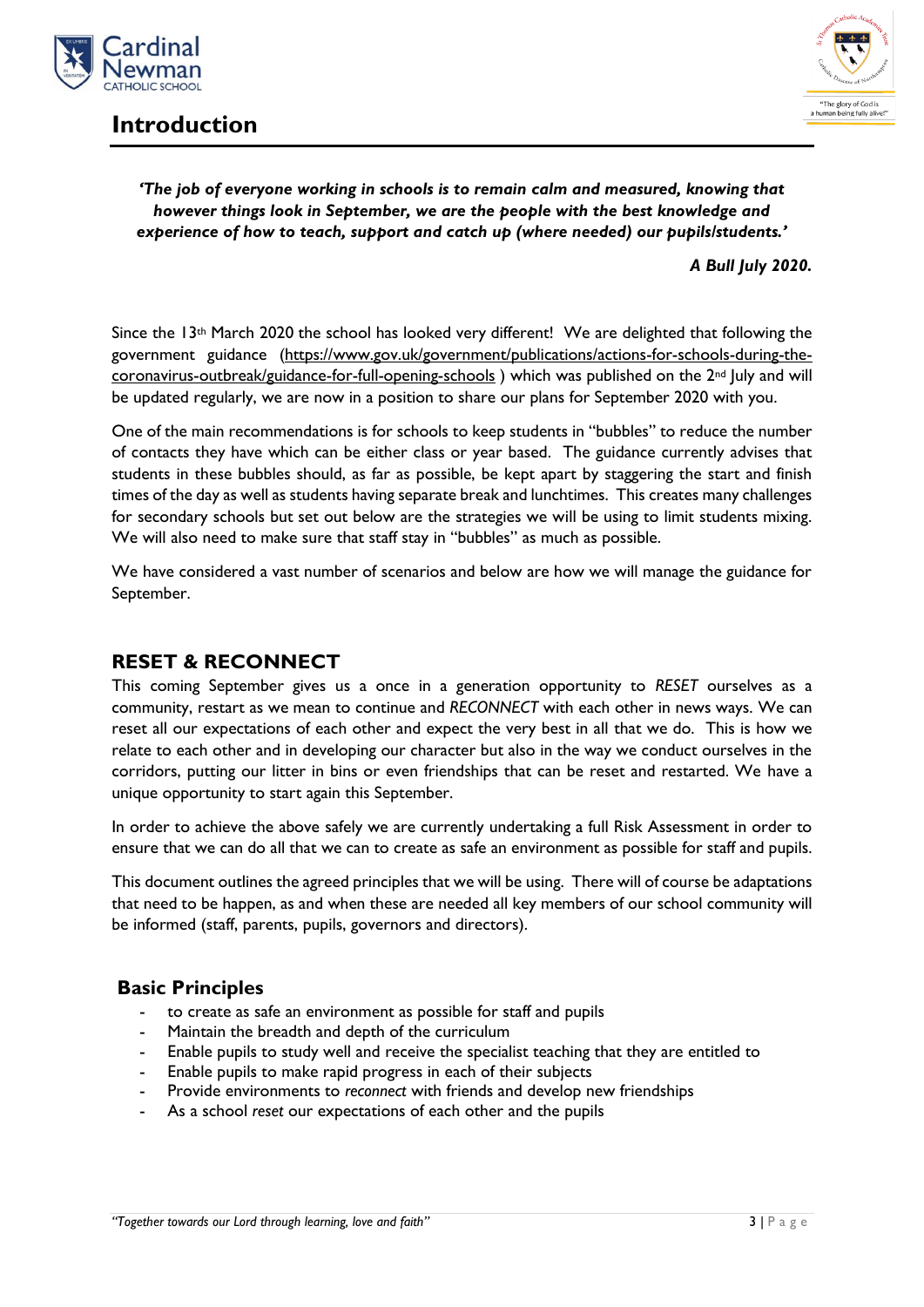



## <span id="page-3-0"></span>**Arrival and departure from School**

To reduce crowding on entering the school all year groups will have designated entrances and exits for the school buildings, these will mirror the groupings for break and lunch (see diagram below).

- Year 7 and Year 9 First gate by the Headteacher Office
	- o Year 7 will go directly to Littlemore House
	- o Year 9 will go directly to the porous pitch
- Year 8 and Year 10 Second gate by the Headteacher Office
	- o Year 8 will go directly to the pitches by Don Bosco / In wet weather they go to the Astro
	- o Year 10 will go directly to the Tennis Courts
- Year 11 Sports Hall Entrance
	- o Go directly to the playground
- Sixth Form Top entrance
	- o Go to Sixth Form Centre

Unless your child has a medical need or other vulnerability, parents should avoid coming to school reception.

We anticipate an increase in the number of parents dropping their children off rather than using the buses. I have negotiated with Homebase, Bramingham that parents can use that as a drop off and pick up point.

## <span id="page-3-1"></span>**Organisation of Year Groups**

#### <span id="page-3-2"></span>**Years 7 and 8**

These two year groups will be taught for the majority of their lessons in their tutor rooms. This will mean that we will reduce over 50% of the Years 7 and 8 traffic around the school during transition between lessons.

Year 7 will be based in Littlemore House for:

- RE
- **English**
- **Maths**
- **Geography**
- **History**
- MFL

Year 8 will be based on the top corridor (rooms 17-25) for:

- R<sub>E</sub>
- **English**
- **Maths**
- **Geography**
- **History**
- MFL

#### <span id="page-3-3"></span>**Years 9 - 11**

Years 9-11 are taught in sets for many of their subjects therefore it is not possible to have them in teaching bases for their lessons.

All year groups will have designated areas (zones) for break and lunch and pupils will not be able to go between the 'zones' to enable us to implement the government guidance on 'year group bubbles'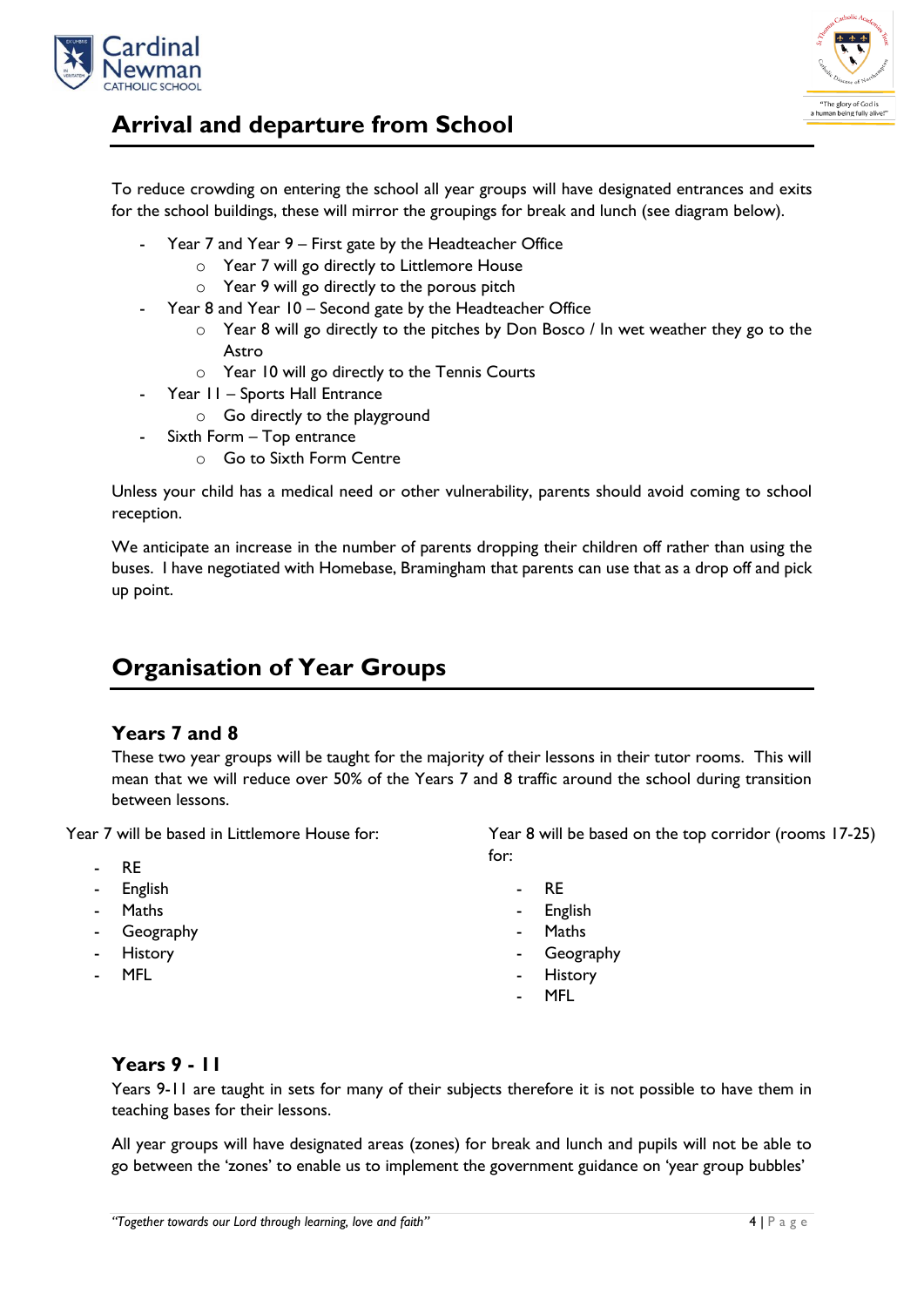

<span id="page-4-0"></span>



Students will be allowed to use their lockers but in a controlled and socially distanced manner. This means that it may take students a little longer than usual to leave the site at the end of the day. They can only use their lockers before school, break, lunch and after school.

#### <span id="page-4-1"></span>**Break and Lunch**

#### **Break**

10.10 Period 2 starts

- 10.30 Y8 & Y10 20 minute break (supervised by class teachers)
- 10.50 Y7 & Y9 20 minute break (supervised by class teachers)
- 11.10 Y11 & N6 break (supervised by class teachers)

The above outline does mean that colleagues will have to be flexible with their time and we are just looking at timetables to ensure that no single member of staff is doing more than required. SLT and other colleagues will be used to support break times and colleagues who need a break.

#### **Lunch**

The school day already has a 3-way split lunch and this mirrors the break time arrangements in terms of what year group is with whom. We are having meetings with caterers to discuss arrangements, however, the meals that will be offered will be 'grab and go' so as to limit time in the dining hall.

Pupils must abide by the Social Distancing guidance of being apart from each other by 1m+ where possible. *Please do ensure you bring your own water bottle that can be refilled at the water fountain.*

#### <span id="page-4-2"></span>**Catering**

The provision of hot and cold food will recommence from September. There will be hot food available in the two serveries in the Dining Hall and cold food available from the pod and the 'Pasta King' station. Year groups will have access to different areas of the site during their break and lunch times and these are outlined below.

The food available will be 'Grab and Go' which means there is a reduced risk of transference of germs on trays, cutlery and cups etc. this is for both hot and cold options.

We will not be using the thumb print. Each till will be manned by a member of the catering team and pupils will give their names.

Routines for entering the Dining Hall are outlined below.

#### **Split lunch**

12.30 - 7 and 9

- Year 7 enter from the top doors and exit through MFL (line-up along the top drive) o Outside Zone – Porous surface
- Year 9 enter from lower doors and exit through Sixth Form / also have pod for cold food o Outside Zone – Playground
- **"Together towards our Lord through learning, love and faith"** 5 | P a g e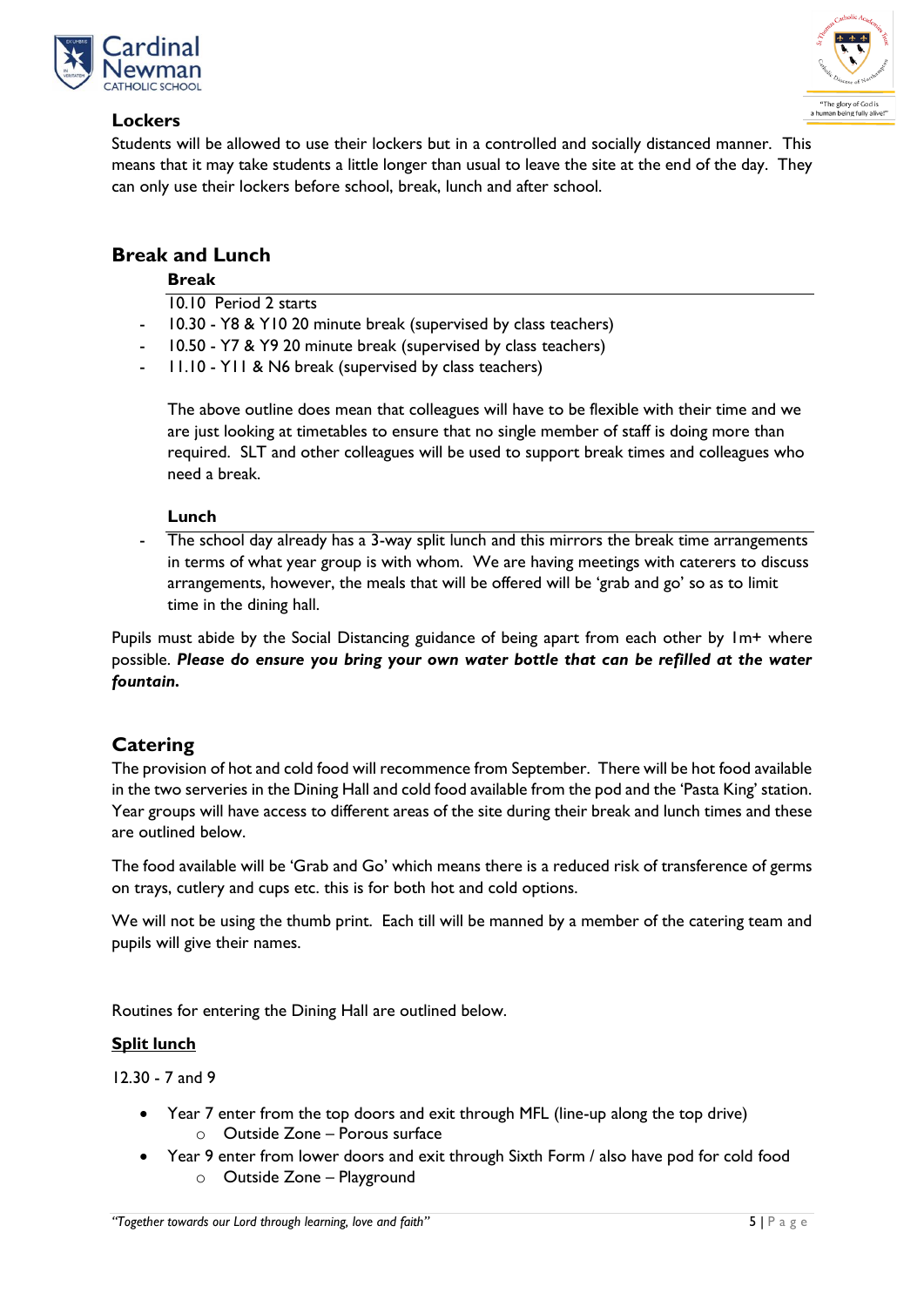

13.00 - 8 and 10



- Year 8 enter from the top doors and exit through MFL
	- o Outside zone Porous surface
- Year 10 enter from lower doors and exit through Sixth Form / also have pod for cold food o Outside zone – playground

13.30 - 11 and Sixth Form

- Year 11 enter from the top doors and exit through MFL
	- o Outside zone Playground
- Sixth Form enter from lower doors and exit through Sixth Form / also have pod for cold food
	- o Sixth Form block

#### **TOILETS FOR EACH YEAR GROUP**

**ALL** toilets will **ALWAYS** be unlocked BUT Curriculum Leaders and HOYs within the area that toilets are located to do regular checks throughout the day to check and report any damage.

Pupils are encouraged to use the toilets at break and lunchtime BUT if they need to go during lessons then they go to the toilet for their year AND their planner **must** be signed.

| Year  | <b>Toilet Area</b>              |
|-------|---------------------------------|
| Group |                                 |
|       | Canteen                         |
|       | <b>Top Floor</b>                |
|       | <b>Science Block</b>            |
| 10    | Middle Floor                    |
| п     | Bottom Floor and Maryvale House |
| N6th  |                                 |

#### <span id="page-5-0"></span>**Expectations in the Classroom**

- Pupils and staff will use hand sanitiser on entering each classroom.
- Teachers should wipe the teacher's table and computer when they leave a room.
- Desks and chairs must not be moved from their location.
- Windows and doors should be left open where possible during lessons.
- Group activities and close contact between individuals should be avoided.
- Stationery and equipment should not be shared.

## <span id="page-5-1"></span>**Teaching & Learning**

#### **In the Classroom**

 Teachers should **remain at the front of the class (not move around room)**, and maintain a distance from their colleagues where possible. Ideally, adults should maintain 2m distance from each other, and from children. Minimise contact between individuals and apply social distancing whenever possible.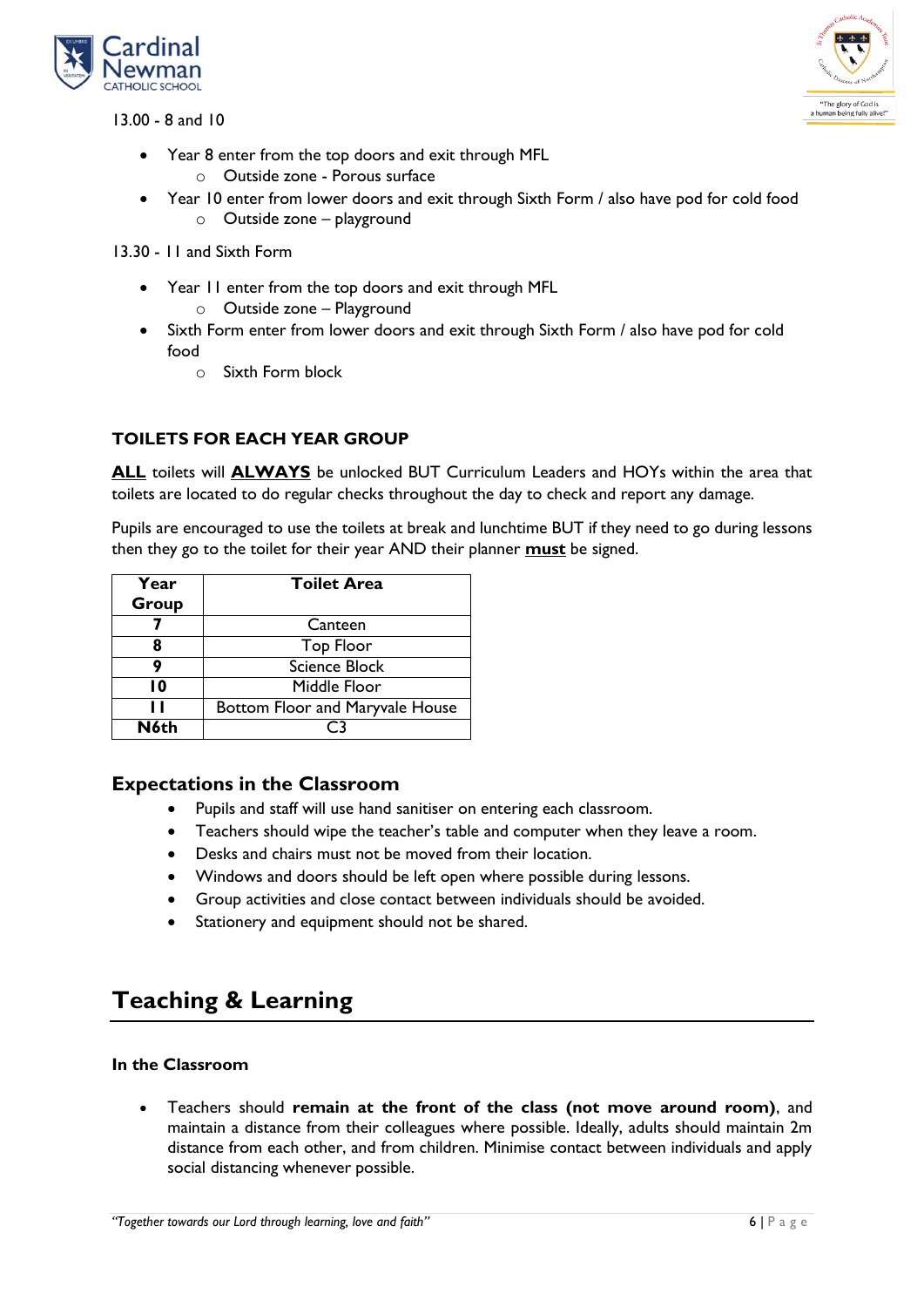



- In particular, avoid close face to face contact and minimise time spent within 1 metre of anyone. This will not be possible when working with pupils who have complex needs or who need close contact care. These pupils' educational and care support should be provided as normal, and will probably have some work not in the main classroom.
- Pupils **will sit side by side and facing forwards** (for good social distancing reasons), rather than face-to-face or side-on, and might include moving unnecessary furniture out of classrooms to make more space.
- For individual and very frequently used equipment, such as pencils and pens, it is recommended that staff and pupils have their own items that are not shared.
- **Classroom-based resources**, such as books and games, can be used and shared within the bubble; these should be cleaned regularly, along with all frequently touched surfaces. It is still recommended that pupils limit the amount of equipment they bring into school each day, to essentials such as lunch boxes, hats, coats, books and stationery – there will be no sharing of resources.
- **Physical activity in schools**. Pupils will be kept in consistent groups, sports equipment will be thoroughly cleaned between each use by different individual groups, and contact sports will be avoided. Outdoor sports will be prioritised where possible
	- o **ON DAYS THAT PUPILS HAVE PE THEY SHOULD WEAR THEIR FULL PE KIT TO SCHOOL.** These are **NOT** a non-uniform day and any breaches away from school PE kit will result in planners being signed. If you are **not** able to participate in PE **normal full school uniform** must be worn.
- **Resources** that are shared between classes or bubbles, such as sports, art and science equipment will be cleaned frequently and meticulously and always between bubbles, or rotated to allow them to be left unused and out of reach for a period of 48 hours (72 hours for plastics) between use by different bubbles.
- Marking and Feedback
	- $\circ$  Exercise books will stay in school not be taken home.
- Behaviour, AD system will still be in place.
- Strict hand washing policies, using wash stations as well as soap in the toilets is in place. Cleaning hands thoroughly more often than usual is essential.
- We will be ensuring good respiratory hygiene by promoting the 'catch it, bin it, kill it' approach

## <span id="page-6-0"></span>**Movement around school - ZONES**

All non-essential movement around the school is prohibited. Each year group will have zones that they are allowed to use at break and lunch and have particular routes that they can use as they travel around the school.

The one-way system that will be highlighted MUST be followed in order to ensure that we mitigate against year groups coming into contact with each other as much as possible.

## <span id="page-6-1"></span>**Corridors**

- To ensure adequate supervision of children remaining in classrooms, while teachers move, the school is planning to ensure that a member of SLT is present in each corridor during lesson change-over, with classroom doors left open.
- Please still venture out into corridors to meet and greet students and ensure they are social distancing, difficult I know!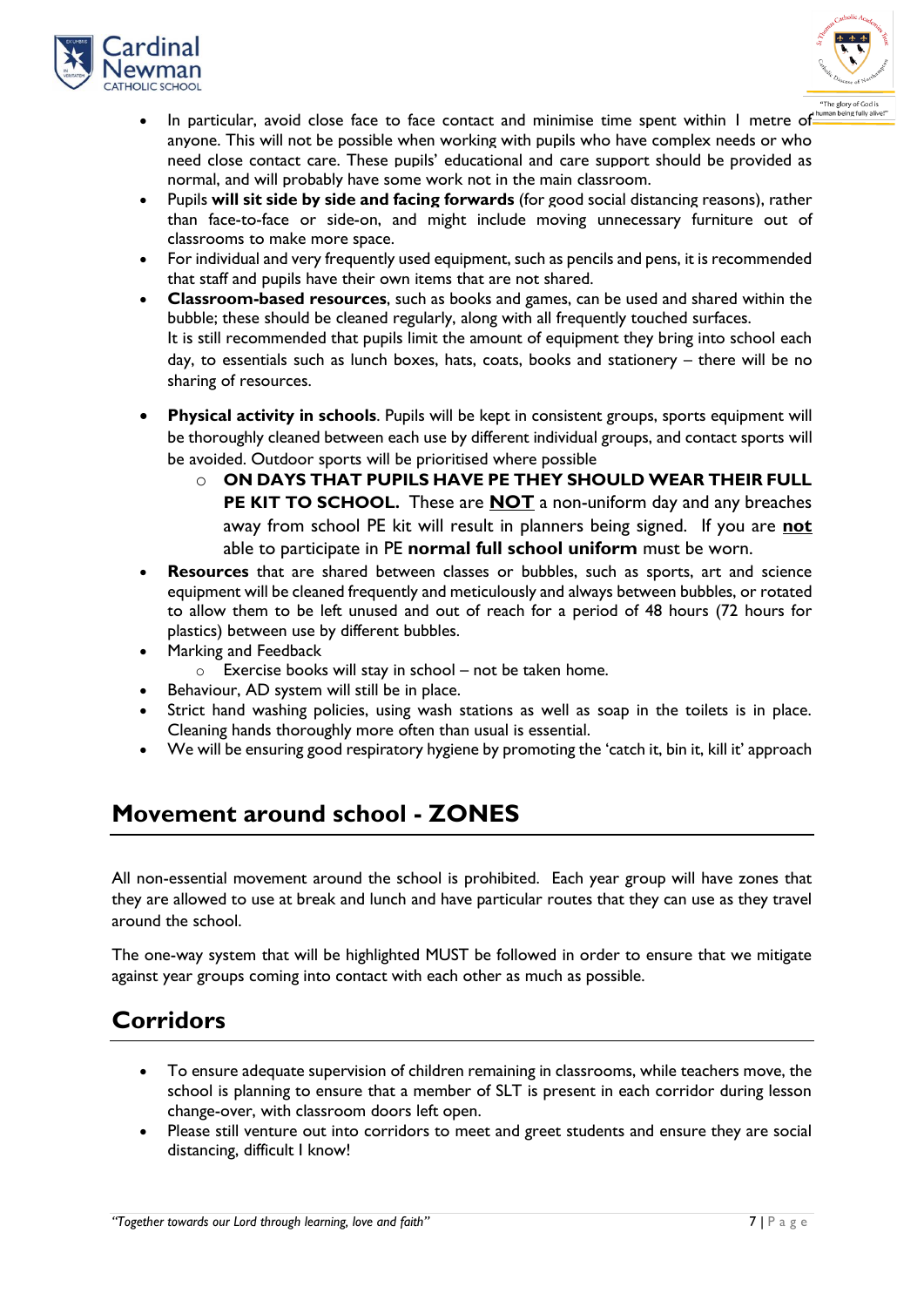



Pupils will be let out at slightly staggered times, your Curriculum Leaders will organise this for their area.

## <span id="page-7-0"></span>**Calendar**

The school calendar will be published before the end of this academic year and will also be available on the school website. There have had to be significant changes to events and activities due to the COVID-19 pandemic and we will continue to develop ways of working in order to ensure that we can participate in as many activities as possible.

## <span id="page-7-1"></span>**The Use of Sanitisers and Wash stations**

Hand sanitiser will be available in all classrooms that are being used. There are also additional hand washing stations outside the Sportshall entrance and the Years 7-10 Gates and students should use these before entering the school and upon leaving. The designated toilets for each year group will be open to enable handwashing to occur throughout the day as well.

## <span id="page-7-2"></span>**Cleaning**

At the end of each day the cleaning team will begin cleaning the school from 3.10pm. Cleaners will clean all areas thoroughly and disinfect high use areas such as stair railings, entrances to the buildings and staff room offices, entrances to classrooms (door handles etc.), classroom desks, computers (including keyboards and mice). It is planned that additional cleaners will work in the school during the day to ensure the most visited areas of the school are cleaned during the day. All cleaners have received training specific to the COVID-19 protocols

## <span id="page-7-3"></span>**Getting to school by Public Transport**

Students using public buses should try to place themselves in as much space as possible from others. It is advisable to wear masks on public transport and in some cases may be a requirement of using public transport. These masks will have to be removed when getting off the bus and placed in a sealed bag and a different mask should be used on the journey home if using the buses. These masks then need to be washed each evening.

The current Government advice for our dedicated school buses is as follows:

"Pupils on dedicated school services do not mix with the general public on those journeys and tend to be consistent. This means that the advice for passengers on public transport to adopt a social distance of two metres from people outside their household or support bubble, or a 'one metre plus' approach where this is *not possible, will not apply from the autumn term on dedicated transport."*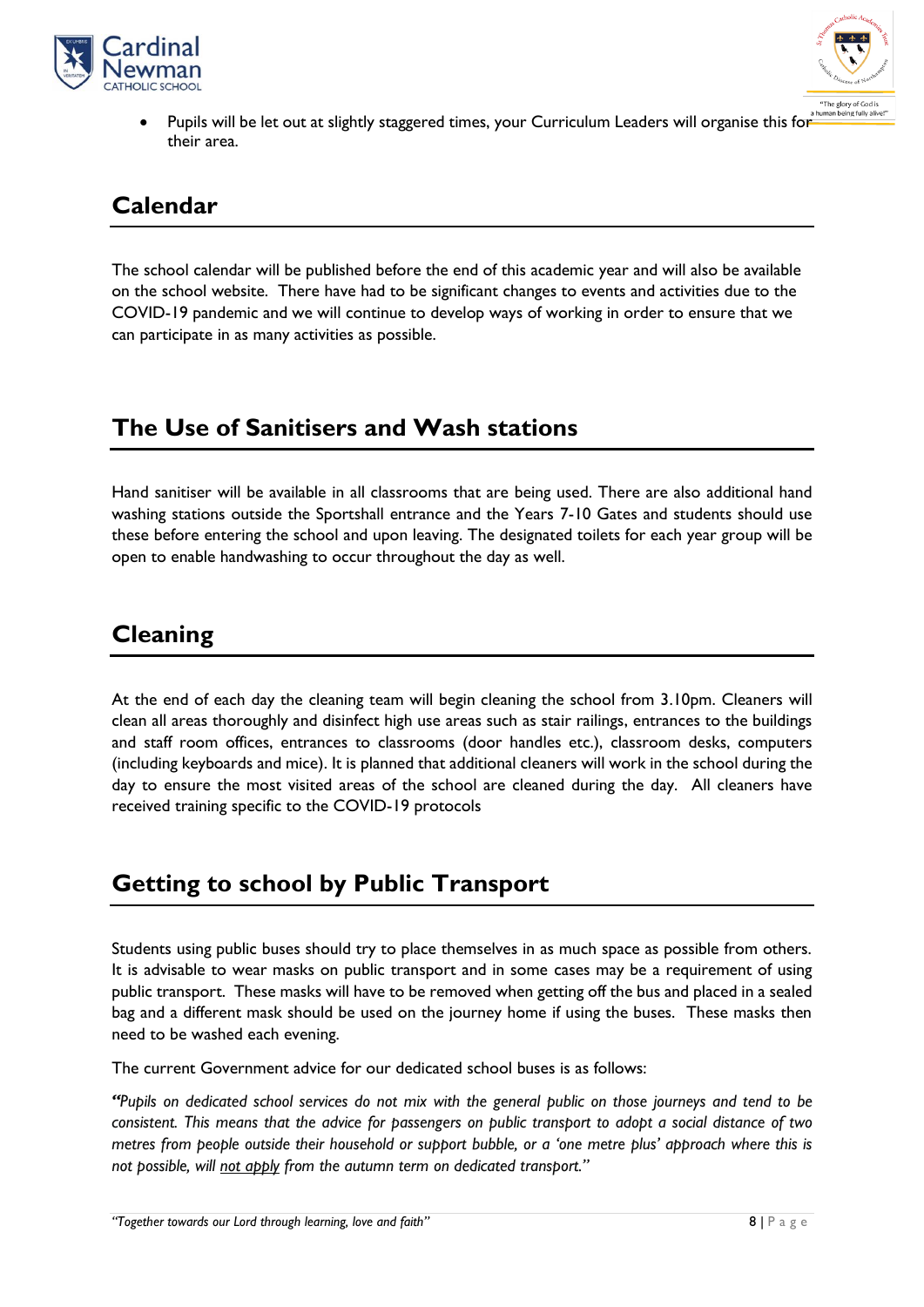



This means that our School buses will run as per the attached timetable, with the following measures in place:

- Students must use the same school bus for all journeys
- A register will be taken on each school bus every morning when students arrive to school and leave in the afternoon (using the information provided in the School Transport Survey) so that we can track and trace who is on each bus every day in case of any Covid-19 outbreaks
- Students MUST wear face coverings on every journey, and remove them upon arriving to School
- cash will NOT be taken on buses tickets must be bought in advance

## <span id="page-8-0"></span>**Student Expectations**

- Students only attend school if they or a member of their household do **NOT** have COVID – 19 related symptoms.
- *When attending school, students should adhere to the Cardinal Newman rules as normal as well as the requirements listed below for their own and the school community's well-being.*
- Wear your full school uniform.
- Use a sanitiser to disinfect your hands when you enter and leave your classrooms.
- Wipe your desk at the end of the lesson before being dismissed.
- If you visit the toilet, wash your hands thoroughly.
- Use only the toilet you have been designated.
- Use the one way system
- Avoid physical contact at all times. No hugs, shaking hands etc.
- Maintain a safe distance from others before, during and after lessons.
- Do not share belongings. Bring your own pencil case, mathematical equipment and drink.
- If in a computing room, wipe the keyboard and mouse at the start of the day.

## <span id="page-8-1"></span>**Communication**

The primary communication route will continue to be via email to class teachers, Heads of Departments, tutors and Heads of Years. The Headteacher will continue with weekly updates via Parent Mail and make a return to the e-Bulletin. The new website will also be more user friendly and contain all the information that is needed during these 'new' times.

Clear communication is of the utmost importance and I would really encourage everyone to ensure that when we do communicate we do it with a collaborative attitude and appreciate that things have had to change and not all will be the same as it has been before.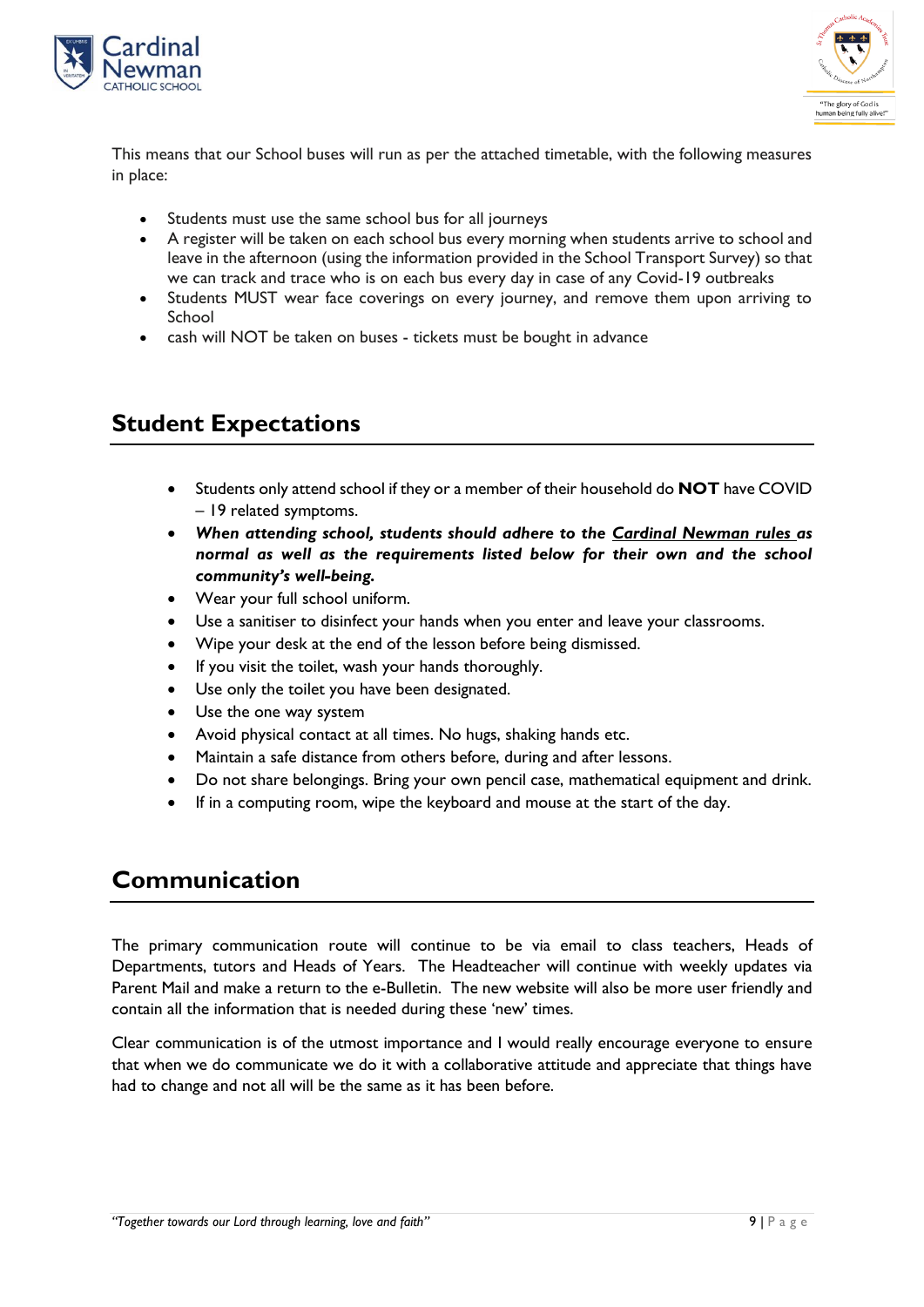

<span id="page-9-0"></span>



The school has become more active on Social Media during this time and the Twitter and Instagram accounts (@cnsluton) are well visited and frequently updated as is the YouTube account with videos of all that is happening. Again, we will continue to develop these as we move forward throughout the coming year. The website has also been updated and is being populated with all the relevant information.

#### <span id="page-9-1"></span>**Parent consultation meetings**

As we look towards how we manage, what used to be ordinary events like Parent's Evening, we will publish information regarding parent consultations in the new academic year.

## <span id="page-9-2"></span>**Future Outbreak and Possible Lockdown**

Should the government decide that we have to have a localised or nationalised shutdowns then we will revert to our remote learning as outlined below.

#### <span id="page-9-3"></span>**Remote Learning**

The main vehicle for this will continue to be *MICROSOFT TEAMS*. We have made exceptional use of this, during the Pentecost Term and will continue to develop how we use this going forward. We have had 500 live lessons delivered in 3 weeks, 1000s of PowerPoints (many of them narrated) and 1000s of resources developed to be accessible remotely.

The format of the learning will continue to develop and there will be opportunities for tutor groups to meet together, live learning (which will always be recorded and made available to those that were unable to be there at the time) and the pre-recoded PowerPoint presentations that have already featured.

## <span id="page-9-4"></span>**Assemblies and Liturgies**

Due to the restrictions placed on the movement around the buildings and gathering in large groups Assemblies and Liturgies will be taking place differently than before. Assemblies will be delivered via TEAMS. Teachers will be invited to the Assembly and will log on in their tutor rooms, in order for them and the class to be able to participate.

Liturgies will be delivered in the same way as Assemblies and we will also have invites etc. that will be sent to the relevant staff for the relevant times.